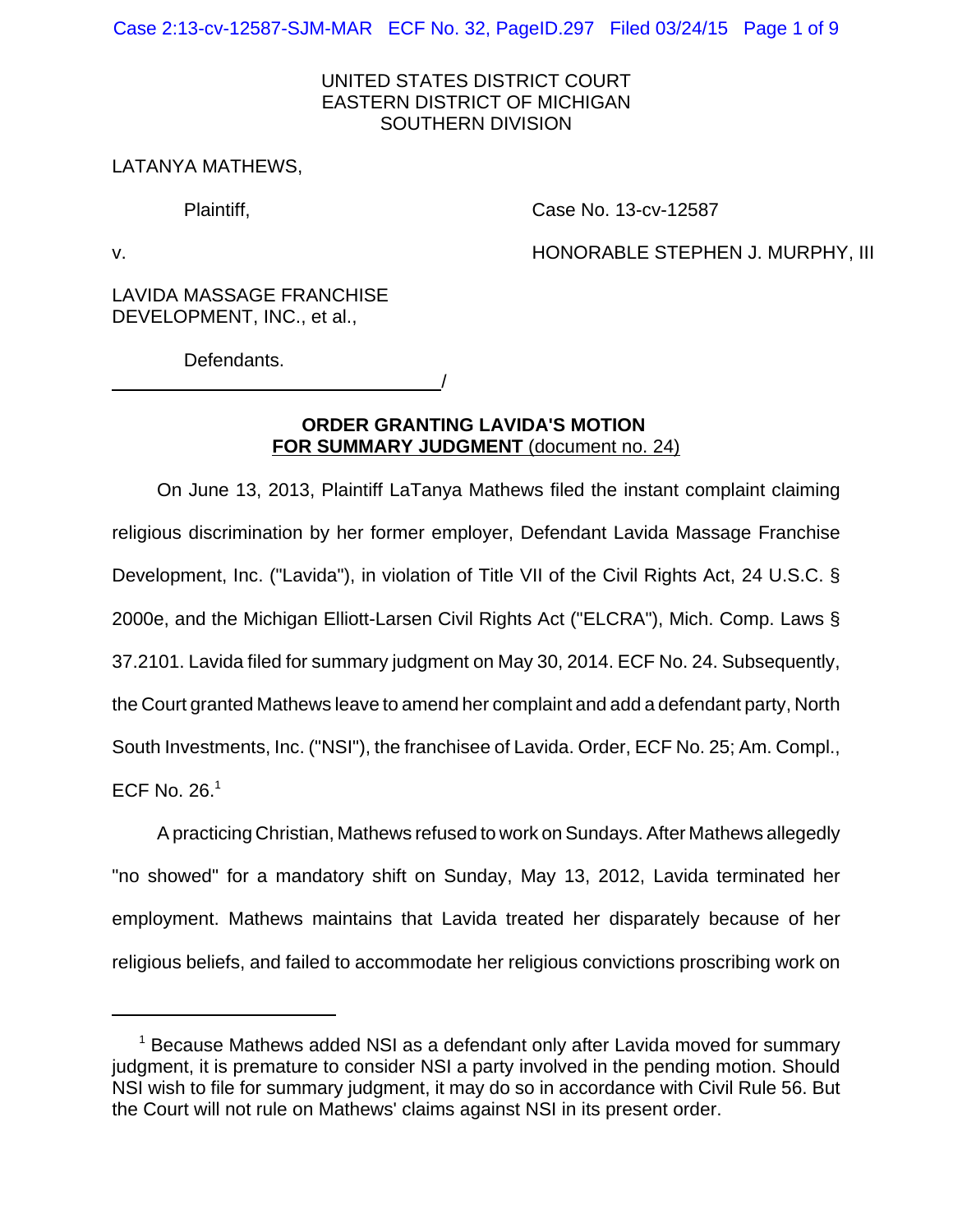Sundays. Lavida has moved for summary judgment on both claims, asserting Mathews' employment was terminated for failure to abide by the employee cancellation policy. The Court, having reviewed the papers, concludes a hearing is not necessary to resolve the motion. *See* E.D. Mich. L.R. 7.1(f)(2). For the reasons stated below, the Court will grant Lavida's motion for summary judgment.

#### **STANDARD OF REVIEW**

Summary judgment is proper if there is "no genuine dispute as to any material fact and the movant is entitled to judgment as a matter of law." Fed. R. Civ. P. 56(a). A fact is material for purposes of summary judgment if its resolution would establish or refute "an essential element of the cause of action or defense advanced by the parties." *Kendall v. Hoover Co.*, 751 F.2d 171, 174 (6th Cir. 1984). A dispute over material facts is genuine if there is evidence upon which a trier of fact could find for the nonmoving party. *Anderson v. Liberty Lobby, Inc.*, 477 U.S. 242, 248 (1986). To demonstrate a fact is, or is not, genuinely disputed, both parties are required to either "cit[e] to particular parts of materials in the record" or "show[] that the materials cited do not establish the absence or presence of a genuine dispute, or that an adverse party cannot produce admissible evidence to support the fact." Fed. R. Civ. P. 56(c)(1). Civil Rule 56(a) serves "to dispose of cases without trial when one party is unable to demonstrate the existence of a factual dispute which, if present, would require resolution by a jury or other trier of fact." *Schultz v. Newsweek, Inc.*, 668 F.2d 911, 918 (6th Cir. 1982).

In considering a motion for summary judgment, the Court must view the facts and draw all inferences in the light most favorable to the non-moving party. *60 Ivy Street Corp. v. Alexander*, 822 F.2d 1432, 1435 (6th Cir. 1987). But, a mere "scintilla" of evidence is insufficient to survive summary judgment; "there must be evidence on which the jury could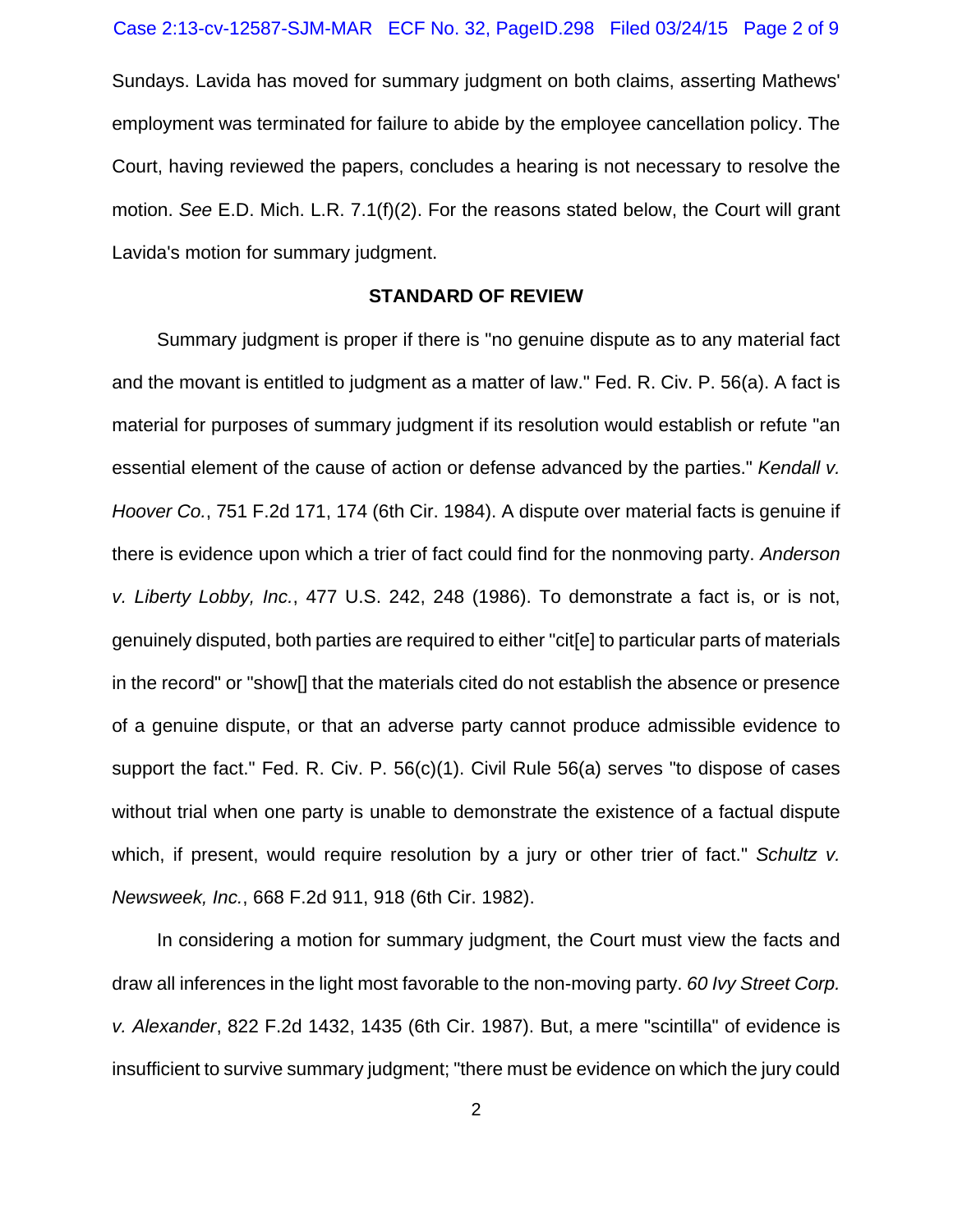reasonably find for the plaintiff." *Anderson*, 477 U.S. at 252. The entry of summary judgment is appropriate if the nonmoving party fails to present evidence that is "sufficient to establish the existence of an element essential to its case, and on which it will bear the burden of proof at trial." *Celotex Corp. v. Catrett*, 477 U.S. 317, 322 (1986) ("[T]he burden on the moving party may be discharged by 'showing'—that is, pointing out to the district court—that there is an absence of evidence to support the non-moving party's case."); *Monette v. Elec. Data Sys. Corp.*, 90 F.3d 1173, 1177 (6th Cir. 1996) (explaining the "mere existence of a colorable factual dispute will not defeat a properly supported motion for summary judgment").

#### **BACKGROUND**

Lavida Massage hired Mathews as a massage therapist and esthetician in March of 2011. Compl. ¶ 12, ECF No. 1. Mathews is a Christian and lay minister for her church. *Id.* ¶ 15. At the time of her hiring, Mathews informed Shelly Resta—who oversaw the Farmington Hills Lavida Massage facility on behalf of SRP Corporate Enterprises, Inc.—that she could not work on Sundays for religious reasons. *Id.* ¶ 16. While Lavida honored Mathews' request for a period of time, the facility eventually experienced a change in management. *Id.* ¶ 19. North South Investment assumed control and management of the franchise, $^2$  and Mathews asserts that for months following the change in management, she continued to work any day but Sunday. *Id*. ¶ 22. Mathews maintains she informed both Mark Davis, the Operations Manager of the Lavida Franchise, and Carly Ousterhout, the manager of Lavida of Farmington Hills, of her refusal to work on Sundays. *Id*. ¶ 21. And she

<sup>&</sup>lt;sup>2</sup> Mathews claims NSI assumed control in February of 2012, see Compl. ¶ 19, although Lavida presents conflicting claims about the timing of its franchise agreement with NSI, see Mot. Summ. J. 7, ECF No. 24. Any discrepancies over the timing of NSI assuming control are immaterial to Mathews' religious discrimination claims.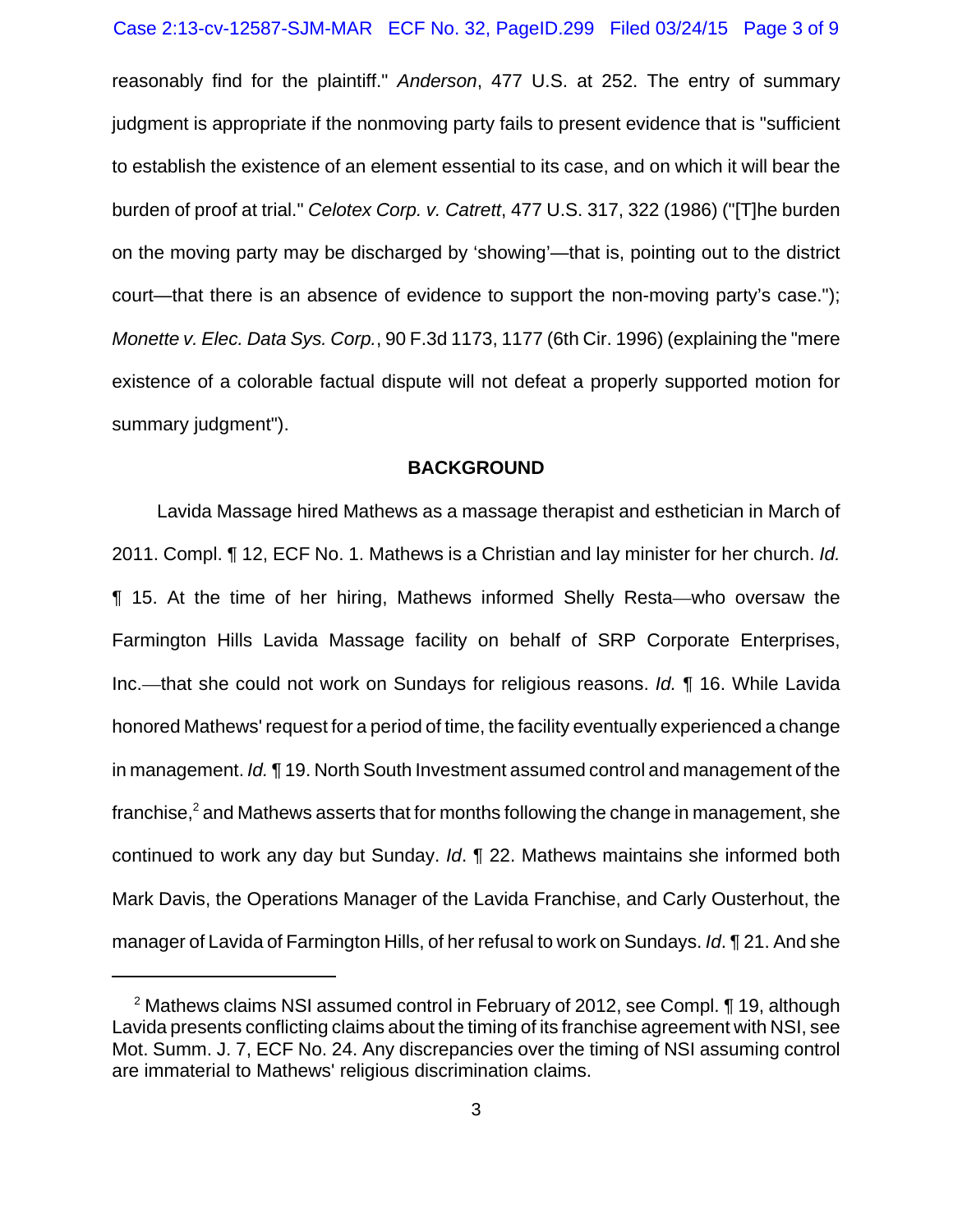argues by inference that her employment record speaks to Lavida's knowledge of her religious commitments. *Id.* ¶¶ 22, 35.

But on Mother's Day, Sunday, May 13, 2012, Mathews failed to show up for a mandatory shift and Lavida terminated her employment. *Id.* ¶ 34; Mot. Summ. J. 9, ECF No. 24; Resp. 10, 19, ECF No. 28. On June 8, 2012, Mathews filed a complaint against Lavida with the Equal Employment Opportunity Commission ("EEOC") for religious discrimination. Following the administrative rejection of her claims, Mathews received an EEOC "right to sue" letter authorizing her to proceed with a lawsuit in this Court. Resp. Mot. Amend., EEOC Charge, ECF No. 16-2.

Mathews alleges unlawful discrimination on the basis of her religion in violation of Title VII and ELCRA. Both statutes prohibit religious discrimination in employment decisions, and courts apply the same analysis in reviewing such claims. *See Sutherland v. Mich. Dep't of Treas.*, 344 F.3d 603, 614 n.4 (6th Cir. 2003); *Humenny v. Genex Corp.*, 390 F.3d 901, 906 (6th Cir. 2004).

### **DISCUSSION**

### I. Disparate Treatment

To successfully establish a claim of religious discrimination and disparate treatment, Mathews must present either direct or circumstantial evidence of discrimination. *Bartlett v. Gates*, 421 F. App'x 485, 487 (6th Cir. 2010). In the absence of direct evidence, Mathews' allegations are analyzed pursuant to the burden-shifting framework of *McDonnell Douglas Corp. v. Green*, 411 U.S. 792, 802 (1973), *as modified by Texas Dep't of Cmty. Affairs v. Burdine*, 450 U.S. 248 (1981). Under *McDonnell Douglas*, a plaintiff makes out a prima facie case by showing: "(1) he is a member of a protected class, (2) he suffered an adverse employment action, (3) he was qualified for the position in question, and (4) he was treated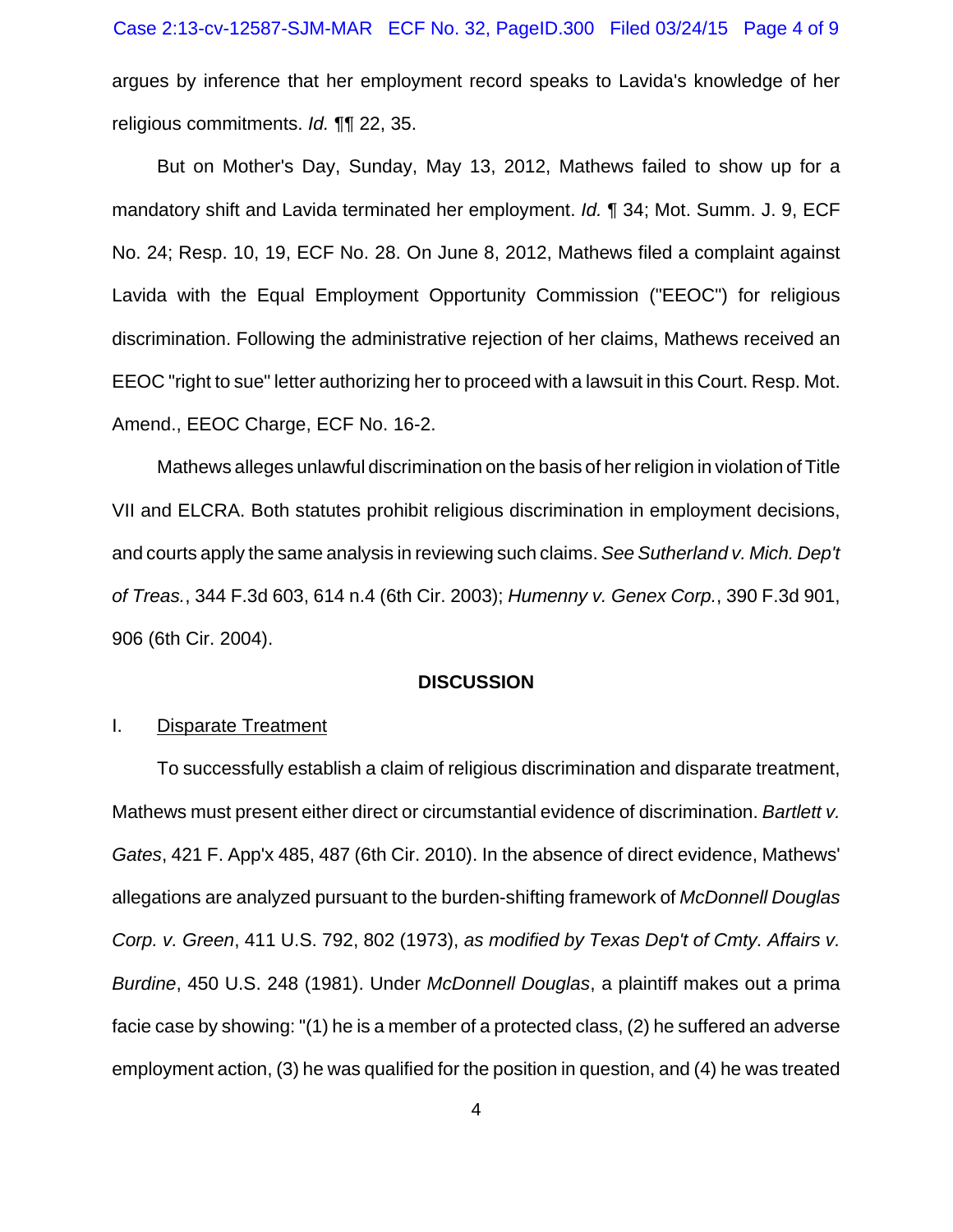### Case 2:13-cv-12587-SJM-MAR ECF No. 32, PageID.301 Filed 03/24/15 Page 5 of 9

differently from similarly situated employees." *Smith v. City of Salem, Ohio*, 378 F.3d 566, 570 (6th Cir. 2004); *White v. Baxter Healthcare Corp.*, 533 F.3d 381, 392 (6th Cir. 2008) (explaining the burden of persuasion always remains with the plaintiff). A plaintiff must prove that other employees, who were "similar in all of the relevant aspects," received more favorable treatment. *Chattman v. Toho Tenax Am., Inc.*, 686 F.3d 339, 348 (6th Cir. 2012).

A prima facie showing "creates a rebuttable presumption of discrimination and requires [the employer] to articulate some legitimate, nondiscriminatory reason for taking the challenged action." *Anthony v. BTR Auto. Sealing Sys., Inc.*, 339 F.3d 506, 515 (6th Cir. 2003); *Galbraith v. N. Telecom, Inc.,* 944 F.2d 275, 280 (6th Cir.1991), *overruled on other grounds by Kline v. Tenn. Valley Auth.*, 128 F.3d 337 (6th Cir. 1997) ("A reason is legitimate for purposes of the civil rights laws if it is nondiscriminatory, even if it is meanspirited, ill-considered, inconsistent with humane personnel policies, or otherwise objectionable."). If the employer produces a legitimate, nondiscriminatory reason, the plaintiff must demonstrate the articulated reason is a pretext for discrimination. *White*, 533 F.3d at 392.

Mathews has not produced any direct evidence of religious discrimination. Accordingly, she bears the burden of establishing a prima facie case. Lavida does not dispute that Mathews is a member of a protected class, qualified for her position, and suffered an adverse employment action. But with regard to the final prong, even viewing the evidence in the light most favorable to the plaintiff, Mathews fails to establish she was treated differently than similarly situated employees.

Mathews repeatedly asserts she never agreed to work a shift on May 13, 2012, had no knowledge of being scheduled to work, and had no obligation to notify Lavida or secure

5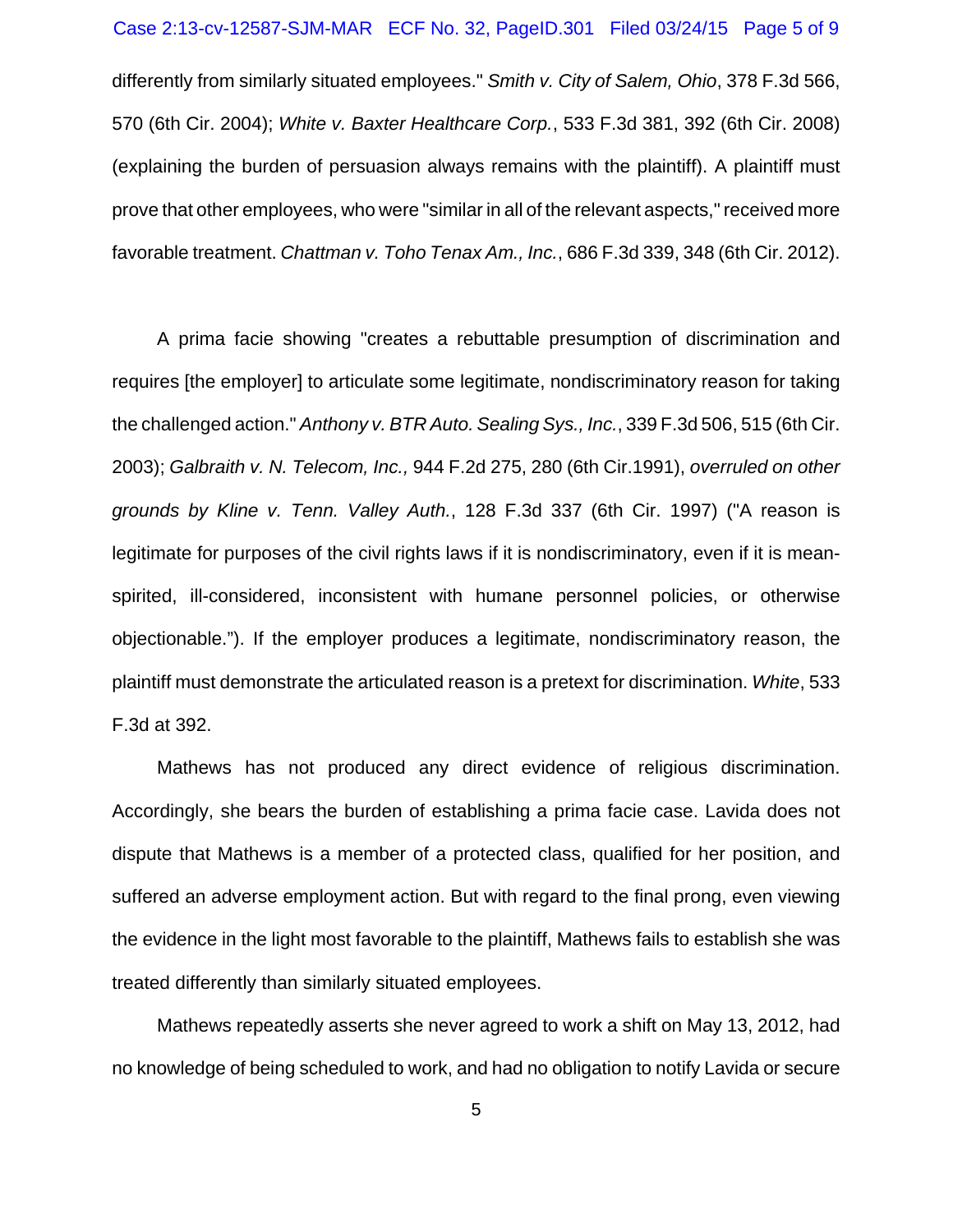#### Case 2:13-cv-12587-SJM-MAR ECF No. 32, PageID.302 Filed 03/24/15 Page 6 of 9

a substitute. Resp. 15, ECF No. 28. But Mathews acknowledges that Lavida "maintains a policy whereby working on Mother's Day is 'mandatory." Resp. 19, ECF No. 28.<sup>3</sup> And although Mathews generally asserts Lavida employed other licensed estheticians, she provides neither evidence of their being similarly situated nor of disparate treatment under Lavida's employment policy.

Lavida contends that, rather than following the appropriate cancellation procedures, Mathews instead advised the receptionist that she could not make the scheduled shift. *Id.*; *see also* Resp., Ex. 6, ECF No. 28. And the failure to comply with Lavida's policies and procedures constituted a terminable offense. *Id.* at 12. Mathews provides no evidence that she followed proper cancellation procedures, or attempted to procure coverage. And she has produced no evidence that other employees who "no showed" or improperly cancelled were treated with more leniency.

Even if Mathews were to make out her prima facie case, Lavida has articulated a legitimate basis for her termination—Mathews' failure to comply with scheduling requirements and notice procedures—and Mathews provides no evidence this reason is a pretext for discrimination. *See Smith v. Northstar Dining Chesterfield*, No. 12-14311, 2014 WL 4829591, at \*7 (E.D. Mich. Sept. 29, 2014) ("Crucial to the discrimination inquiry under Title VII is whether Plaintiff establishes that the defendant had a discriminatory intent or motive for taking a job-related action." (internal quotation mark and citation omitted)).

Because Mathews has not produced any evidence that she was treated differently than a similarly situated coworker who was not a member of her protected class, she has failed to establish a prime facie case of disparate treatment.

<sup>&</sup>lt;sup>3</sup> In her exhibits, Mathews includes an email from Osterhout that indicates Mathews chose the shift she preferred to work that day. *Id.*, Ex. 4.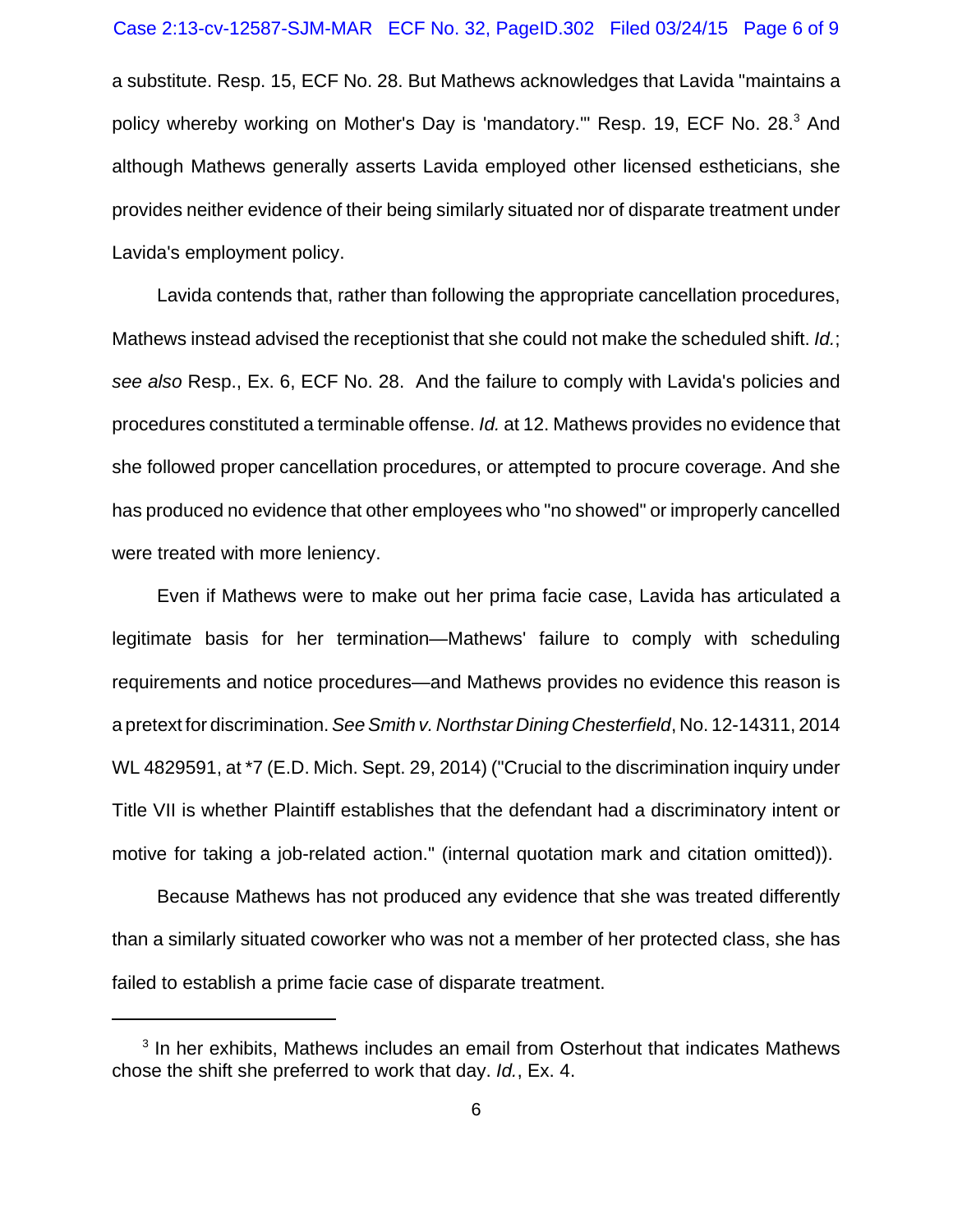## II. Failure To Accommodate

Mathews has also characterized her claim as a failure to accommodate her religious restrictions. Under Title VII, to successful assert her accommodation claim, a plaintiff must first establish a prima facie case showing that: "(1) he holds a sincere religious belief that conflicts with an employment requirement; (2) he informed the employer about the conflicts, and (3) he was discharged or disciplined for failing to comply with the conflicting employment requirement." *Tepper v. Potter*, 505 F.3d 508, 514 (6th Cir. 2007) (quoting *Smith v. Pyro Mining Co.*, 827 F.2d 1081, 1085 (6th Cir. 1987)). If Mathews can establish a prima facie case, Lavida bears the burden of showing it could not reasonably accommodate Mathews' religious beliefs without bearing more than a de minimis cost. *Id.* ("To require an employer to bear more than a de minimis cost in order to accommodate an employee's religious beliefs is an undue hardship.").

Neither Lavida nor the Court questions the sincerity of Mathews' religious convictions. And even though Mathews neglects to detail the specifics or manner by which she informed her employer, she states in her affidavit that she informed Davis and Ousterhout of her inability to work on Sundays. *See* Resp. 3, ECF No. 28. But Mathews fails to satisfy the third prong of her prima facie case. Lavida did not terminate Mathews for simply failing to work on Sunday, May 13, 2012, but for failing to abide by the cancellation policies and improperly "no showing" for a scheduled shift. Mot. Summ. J., Davis Aff. ¶ 12, ECF No. 24- 1; *see Fields v. Rainbow Rehab. Center, Inc.*, 833 F. Supp. 2d 694, 700 (E.D. Mich. 2011) (finding an employee's ability to arrange alternative accommodation meant "that Plaintiff's religious beliefs did not conflict with an employment requirement"). Mathews presents no evidence she attempted to follow Lavida's procedures for work absences, or tried to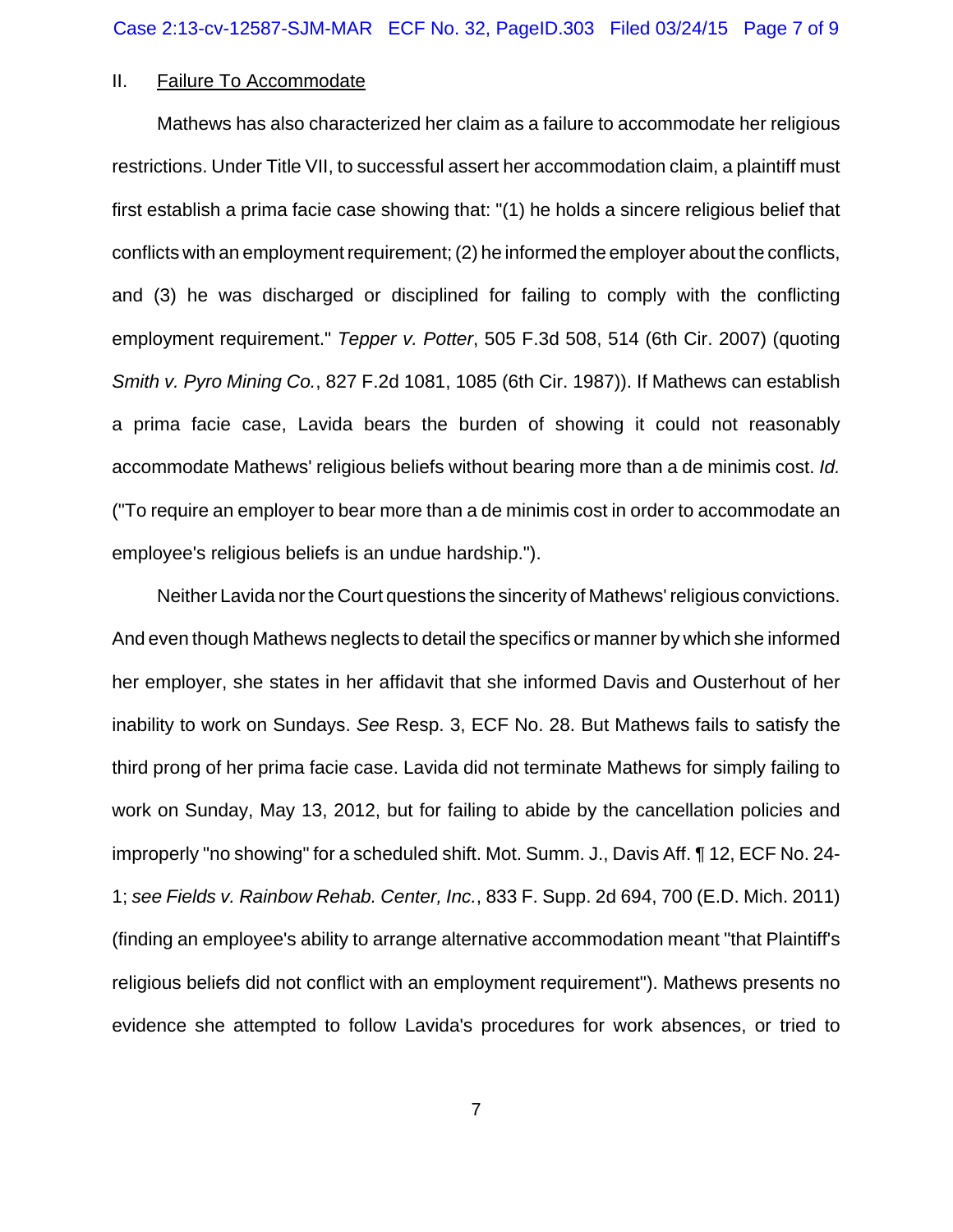#### Case 2:13-cv-12587-SJM-MAR ECF No. 32, PageID.304 Filed 03/24/15 Page 8 of 9

arrange for accommodation for the particular Sunday when she did not call in. $4$  Lavida mandated prior notice of staff absences to ensure its clients were not inconvenienced. Mot. Summ. J., Davis Aff. ¶11, ECF No. 24-1. Mathews failed to provide notice and her employment was terminated. Even viewing the facts in the light most favorable to Mathews, there is insufficient evidence for a reasonable jury to find Mathews established a prima facie case of failure to accomodate.

Because Mathews fails to make out the requisite prima facie case, the Court need not consider whether the cost of accommodation was de minimis. And to the extent Mathews also asserts a religious accommodation claim under ELCRA, the claim fails as a matter of law. Unlike Title VII, "ELCRA does not include an affirmative duty to accommodate an employee's religious beliefs." *Ureche v. Home Depot U.S.A., Inc.*, No. 06-cv-11017, 2006 WL 3825070, at \*4 (E.D. Mich. Dec. 26, 2006).

### **CONCLUSION**

Mathews has failed to make out the necessary prima facie case for her Title VII and ECLRA claims of disparate treatment and failure to accommodate her religious beliefs. Accordingly, the Court will grant Lavida's motion for summary judgment.

### **ORDER**

**WHEREFORE**, it is hereby **ORDERED** that Lavida's Motion for Summary Judgment (document no. 24) is **GRANTED**.

**SO ORDERED**.

<sup>&</sup>lt;sup>4</sup> Mathews asserts she had no knowledge of the shift. The evidence indicates, however, that Mathews signed up for the shift—choosing a later shift to accommodate her church obligations—and subsequently failed to advise management she needed to cancel. Pl. Resp., Ex. 4, 6, ECF Nos. 28-5, 28-7; Def. Mot. Summ. J., Davis Aff. ¶¶ 8–10, ECF No. 24- 1.